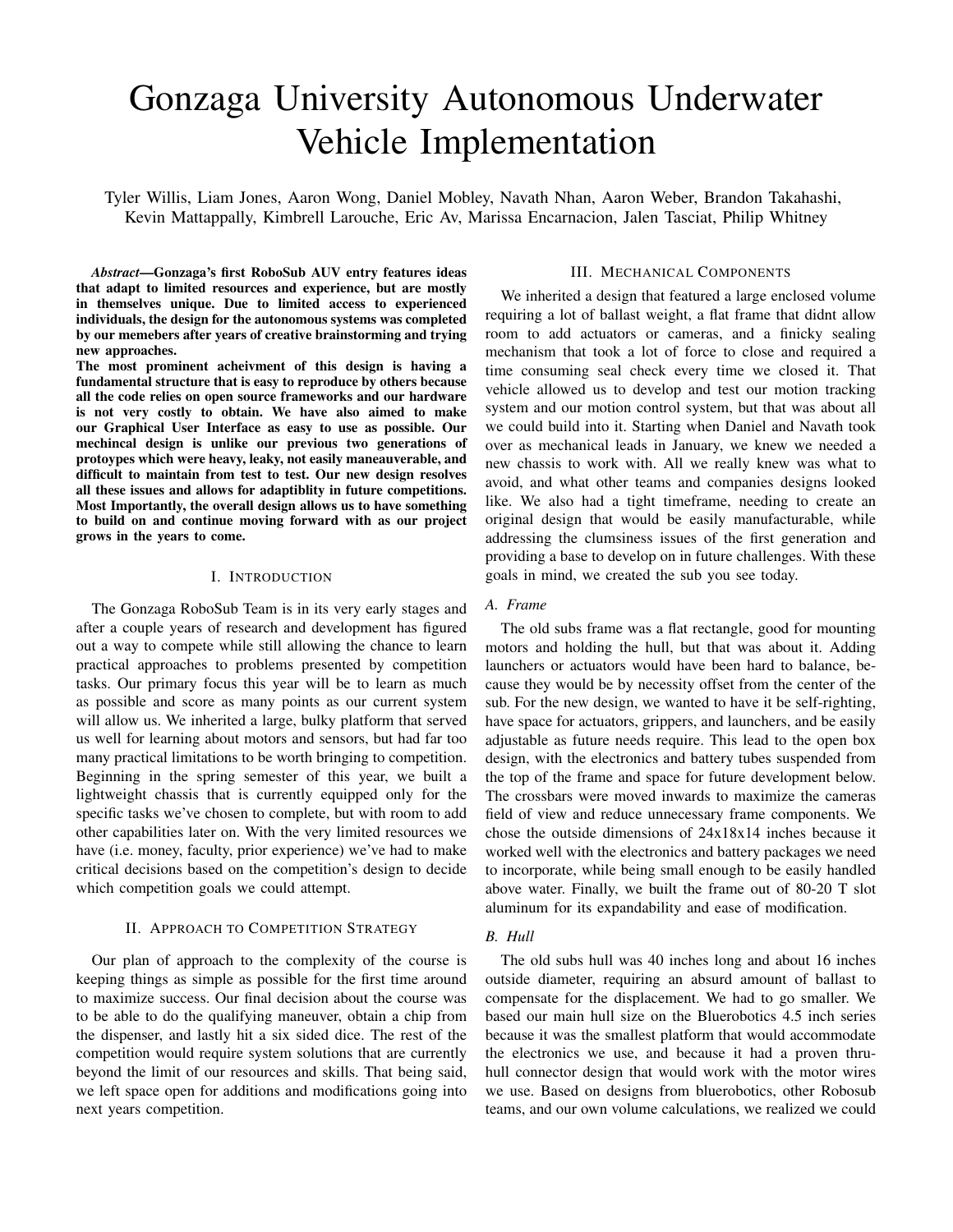minimize displacement by moving the batteries to external tubes, which would also give us more freedom in locating them for maximum stability. This did add complexity in terms of more seals and more cable connectors, but we think that the benefits of a smaller main tube are worth it.

# *C. Electronics Rack*

In the old sub, the electronics tray was a piece of yard sign mounted between two of the same pieces that were used for the subs frame. This excessively closed in design decimated the usable space in the otherwise too-large hull, making routine maintenance and upgrades a challenge. In the new sub, we took cues from the Bluerobotics design, but realized that we didnt need the external bracing system. This design allows us to maximize space by using both sides of the board to attach electronics and controls. We made a strong push towards using 3D printed brackets and mounts instead of hot glue and cardboard, as this encouraged more forward planning and a cleaner look, which is very necessary with a clear hull.

# IV. ELECTRONICS SYSTEMS

The Submarine is powered by six 5000 mAh Lithium Polymer batteries and is connected in-line with a relay to act as our killswitch, which is activated when a magnet is removed from a Hall effect sensor.

#### V. MISSION COMPUTER

It was determined that it would be best to have a Mission Computer running Linux on board to handle all autonomy related decisions, interface with the image recognition camera and communicate with the Microcontroller with easy-touse functional control commands via a custom UART serial protocol (described in more detail in the Microcontroller Unit section). All Mission Computer code is written in Java, and all communications with the Microcontroller and camera are abstracted away for ease of use. The Computer follows sequential step by step procedures to complete each task, while making real-time decisions that allow the Computer to decide when and how to perform each tasks. There is also a graphical user interface that it is used for testing and debugging and was made with the idea of keeping debugging time to a minimum. OpenCV for Java was used for interfacing with a Logitech Camera.

## VI. EMBEDDED SYSTEMS

# *A. Microcontroller Unit*

The microcontroller used is the TM4C123GH6PM. This unit was chosen for its widespread support as well as flexibility in functionality. These qualities made it possible to prototype and develop functionalities in a timely manner. The microcontrollers functionalities were accessed through the widely supported TivaWare drivers. The drivers made it easy to use the various peripherals provided without extensive knowledge in the microcontrollers architecture. The flexibility of the Nested Vectored Interrupt Controller allowed for a responsive system. The use of interrupts provide an illusion

of concurrency which is a key component of the embedded system. The interrupt service routines provide 3 main control loops. The main function loop, the UART receiving interrupt service routine, and the real time interrupt service routine. The UART receiving interrupt service routine is triggered when a character is received on the UART channel. The main function loop controls prototyping and specific function testing, the real time interrupt service routine runs the PID loop that alters motor values to achieve the given set point. The UART interrupt service routine appends the received characters onto a global string. When the interrupt service routine has received our predetermined "end of transmission" character, it will then proceed to process the string it has received. Each of these strings will be 6 bytes long, 1 byte as an identifier character, 4 bytes as a standard IEEE 752 floating-point number and the final byte as our predetermined "end of transmission" character, the " ". The identifier character appended to the start of the string will signify what the subsequent floating value represents. Different identifiers have been selected to represent different values such as desired depth, desired heading or desired forward thrust. A special identifier character "\*" signifies that the subsequent characters will represent a debugging string that the main function loop will handle. Upon receiving the special identifier character, a flag will be raised to signify for the main function loop to execute its debugging scripts. Upon receiving a general identifier with a floating point value, the UART interrupt service routine will store the received float in its appropriate variables and change the appropriate flags to signal a new setpoint has been received. The main function loop waits on the "foundEOT" flag. This flag is raised when a special identifier character \* has been received. The main function will then parse through the received string which often contains a debugging request like "pssr" which requests for the microcontroller to test the pressure sensor, or "mtr" which requests a motor test. This main function loop is used primarily for debugging and prototyping purposes. The real time interrupt service routine waits its timer to expire before triggering. It is set to trigger once every 100ms. The real time interrupt service routine will run through a PID calculation, taking in the current sensor data and comparing it to the desired sensor data. It will then compute the error between the two values and the 3 corresponding proportional, integral and derivative values. These values are recombined to give a motor output value that will be used to bring the submarine closer to the set point. This loop will run continuously to bring the submarine to its set point and hold its set point. Due to the nature of the PID algorithm, the computation has to be computed at very specific intervals for the output value to be meaningful. The use of a real time interrupt service routine is crucial to maintaining a consistent sample time.

# *B. Sensors*

The TM4C123GH6PM also interfaces with a large portion of the sensors on the submarine. These include the depth sensor, accelerometer, gyroscope and magnetometer. The MPU9150 is used to provide acceleration, gyroscopic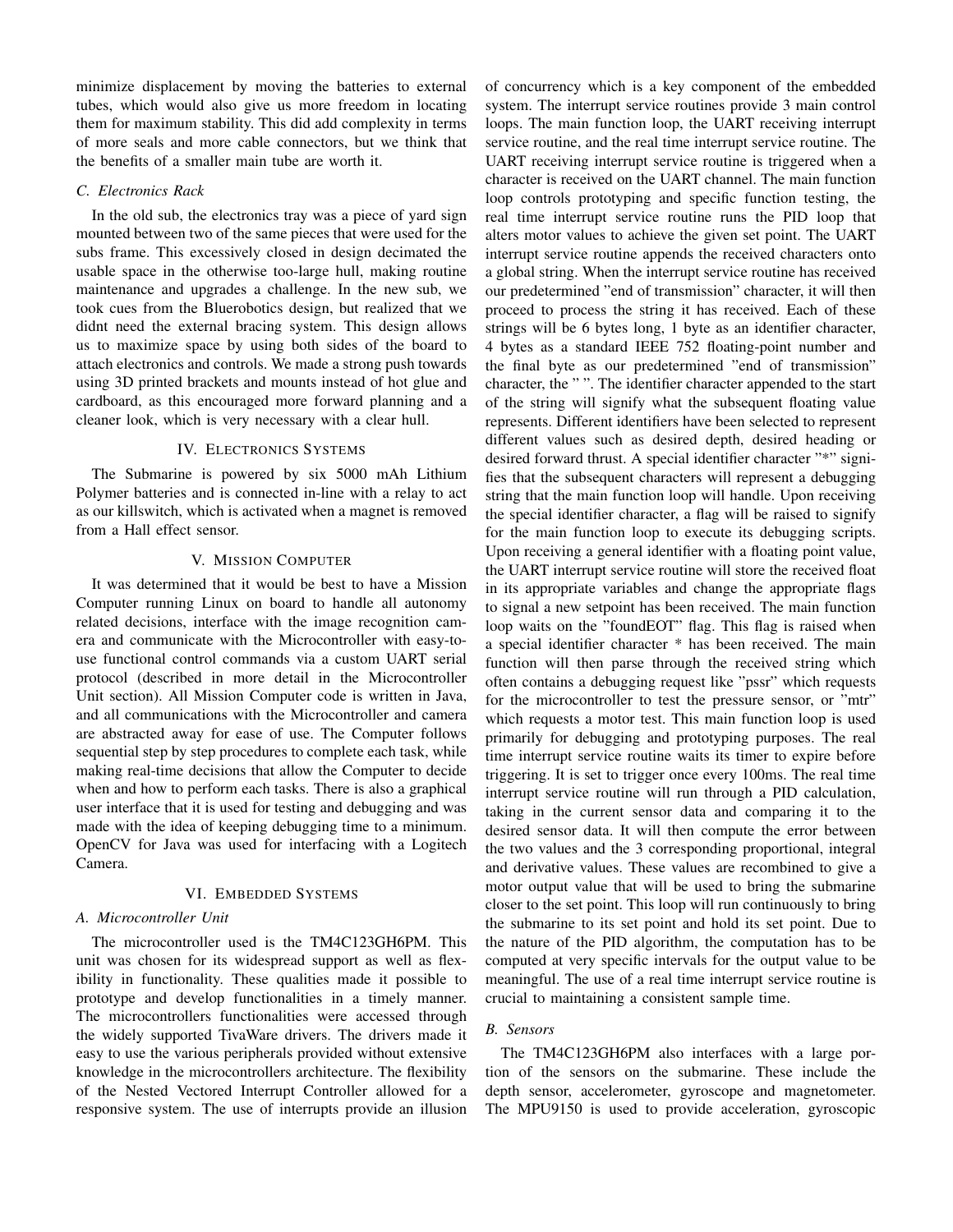and magnetic heading data while the MS5837 is used to provide pressure data. The MPU9150 is housed as a sensor boosterpack for the TM4C123GH6PM while the MS5837 is housed as the Bar30 as provided by BlueRobotics. The microcontroller interfaces with the MPU9150 through I2C and performs a complementary filter and a discrete cosine matrix calculation to compute the submarines current magnetic heading in degrees. Currently, the depth sensor is being interfaced with through an Arduino Nano. The Arduino Nano reads the data from the depth sensor through I2C, applies the appropriate conversions, and sends the depth to the TM4C123GH6PM through UART.

# VII. DESIGN CREATIVITY

In writing the software for the submarine, the team was faced with the challenge of designing a protocol that was easy to use, efficient and descriptive. The protocol had to communicate both the Raspberry Pi as well as the Texas Instruments TM4C123GH6PM. In addition to the hardware restrictions, the software team had chosen to use Java as their programming language for the mission computer. In light of these restrictions, the software team designed a protocol around the rudimentary UART serial communication. UART serial communication is widely used in both microcontrollers like the TM4C123GH6PM as well as Raspberry Pis. The team was tasked with configuring a Java application to communicate through UART, designing a communication protocol that was efficient, and implementing the protocol on all systems.

In order to access the serial communication port, the software team wrote a driver to wrap the JSerialComms Library. The driver configured the serial port to have no parity bits, one stop bit with flow control disabled. This driver allowed us to easily write byte or char arrays to the serial port. This was used to send characters that could then be read as commands by a receiving microcontroller. These commands were used for debugging and prototyping. A protocol was written around UART communication to send data values between the Raspberry Pi and the TM4C123GH6PM.

The communication protocol designed uses 6 bytes for a single communication unit. The communication unit can describe an identifier and a floating point value attributed to that identifier. The identifier can describe a characteristics like a desired depth that the mission computer would like to achieve or a current magnetic heading that the submarine is facing towards. The first of the six bytes would contain the identifier character followed by 4 bytes that describe the standard IEEE 752 floating-point number and the final byte as our predetermined "end of transmission" character, the " ". Using a single byte as an identifier allows us 255 unique messages which was sufficient to communicate with. This protocol proved to be lightweight, easy to implement and sufficient for communicating between the microcontroller and the mission computer.

# VIII. EXPERIMENTAL RESULTS

The software team went through several control boards before settling on the current Texas Instruments TM4C123GH6PM microcontroller. The team initially used an Arduino Mega as a microcontroller. The Arduino Mega provided the team with quick prototyping, essential low level features as well as access to a wide range of open source libraries. The Arduino Mega was essential in allowing the team to develop the mission computer and other peripheral components. The Arduino Mega was unfortunately limited in the interrupt capabilities available. The software team found it essential to have a consistently timed sample rate for the PID control loop. The Arduino Mega had limited support for its interrupt service routines and could not provide the functionalities needed. The software team then transitioned into prototyping for a flight controller as the submarines control board. The flight controller selected was the PixHawk V2. This flight controller along with the ArduSub framework allowed the team to experiment with a robust control system. While the PixHawk provided the software team with numerous functionalities, the software team found it difficult to interface with PixHawk through their mission computer. The software team finally landed on the TM4C123GH6PM. This unit was chosen for its widespread support as well as flexibility in functionality. The flexibility of the Nested Vectored Interrupt Controller allowed for multiple interrupt service routines which is heavily used in the submarines control system.

The mechanical team did a number of experiments to make sure the new tubes were sealed, involving different types of grease and different designs for the O-ring grooves. 3D printing allowed us to create, test, observe, and change designs much more rapidly than if we had to send off drawings to a machine shop, as well as adding more ports to the caps as the electrical team needed them. We also experimented with a number of different sealing greases for the o-rings. We started with vaseline since its what we had in our cabinet, but we werent impressed by its sealing ability or its durability. We tried a generic silicone grease from Ace hardware, and it was better at sealing, but it still would wash away after a few tests. Finally, we got some silicone grease from our local pool supply store called Magic Lube, and its significantly greater viscosity

#### ACKNOWLEDGMENTS

We'd like to thank Janeane Schmidt who has been a big help in shedding some publicity light on our project, and our advisor Patrick Nowacki who always listens to our crazy ideas and helps us move forward.